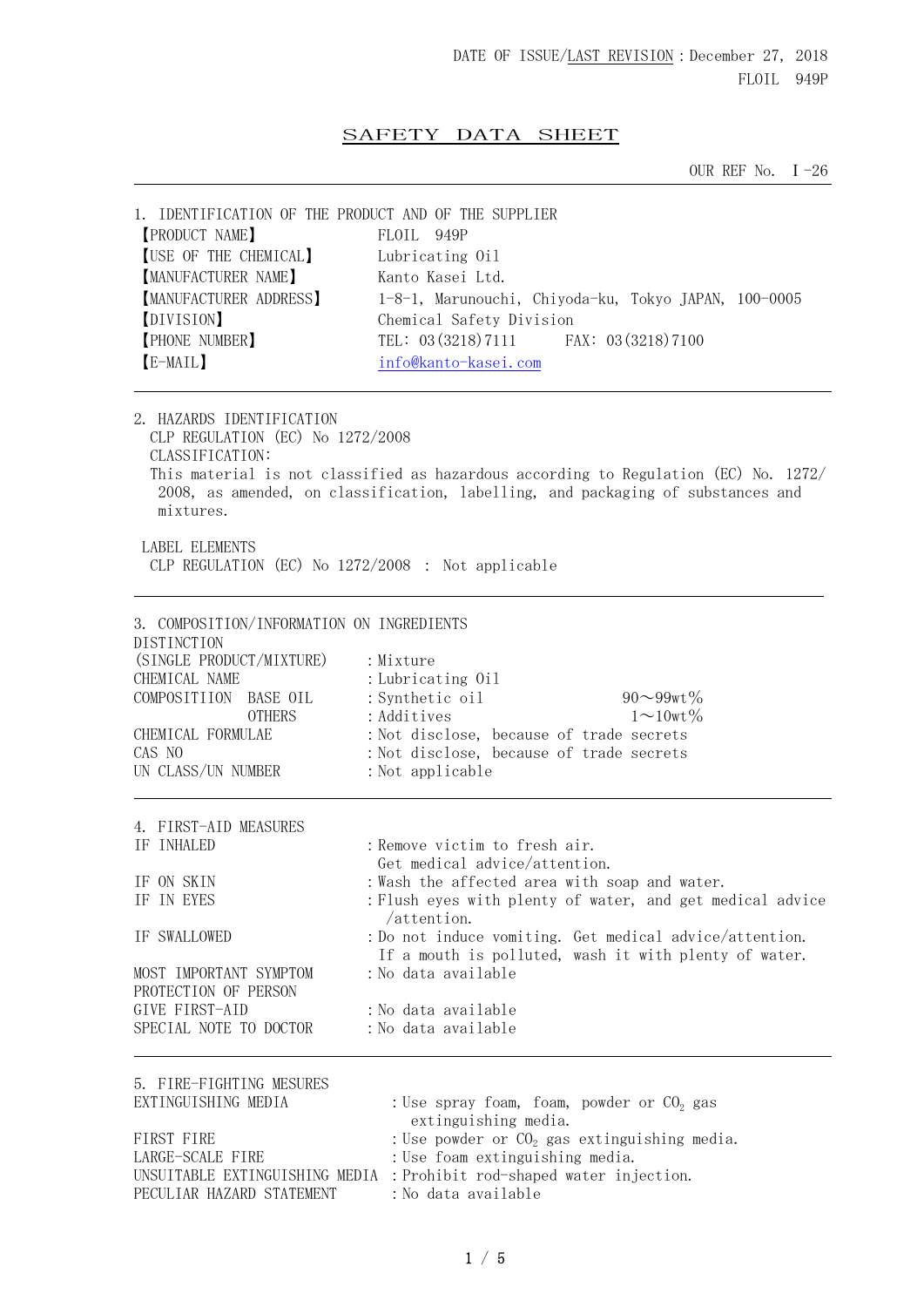| PECULIAR EXTINCTION METHOD                             | : Cut off combustion source of fire.<br>: Sprinkle water to equipment to cool.                                                                                                                                                                                            |  |  |  |
|--------------------------------------------------------|---------------------------------------------------------------------------------------------------------------------------------------------------------------------------------------------------------------------------------------------------------------------------|--|--|--|
| PROTECTION OF THE PERSON<br>EXTINGUISHIES FIRE         | : Prohibit to enter to the scene of a fire except staff.<br>: Extinguish fire on the windward side of the fire and<br>not fail to wear protector.                                                                                                                         |  |  |  |
| 6. ACCIDENTAL RELEASE MEASURES<br>PERSONAL PRECAUTIONS |                                                                                                                                                                                                                                                                           |  |  |  |
| ENVIRONMENTAL PRECAUTIONS                              | : Always wear protective equipment when working.<br>: Take care not to be drained into river and drain.<br>: If the medicine is used for the sea, it should be<br>what suits the standard in the technology that<br>provides by the transportation ministerial ordinance. |  |  |  |
| METHODS FOR CONTAINMENT                                |                                                                                                                                                                                                                                                                           |  |  |  |
| AND CLEANING UP                                        | : Remove source of a fire.                                                                                                                                                                                                                                                |  |  |  |
| SMALL QUANTITY                                         | : Remove with a spatula or shovel, or absorb with soil,<br>sand or a cloth. Wipe off remainder with a cloth.                                                                                                                                                              |  |  |  |
| LARGE QUANTITY                                         | : Prevent access by roping off the perimeter around the<br>leak. Prevent the spilling oil from spreading with<br>soil and sand.<br>After draining off to a safety area, collect as much                                                                                   |  |  |  |
|                                                        | as possible into an empty container.                                                                                                                                                                                                                                      |  |  |  |
| AT SEA                                                 | : Prevent dispersion by creating an oil fence.                                                                                                                                                                                                                            |  |  |  |
|                                                        | Scoop up or use adsorption mats to soak up.<br>When chemicals are used, these must comply with<br>technological standards as set down in ministry<br>of transport ordinances.                                                                                             |  |  |  |
| PREVENTION MESURE                                      |                                                                                                                                                                                                                                                                           |  |  |  |
| OF SECOND DISASTER                                     | : Inform promptly a related organization to attempt<br>prevention and the expansion prevention of the<br>accident when leaking.<br>: Remove source of a fire and prepare extinguishing<br>media.                                                                          |  |  |  |
| 7. HANDLING AND STORAGE                                |                                                                                                                                                                                                                                                                           |  |  |  |
| <b>HANDLING</b>                                        |                                                                                                                                                                                                                                                                           |  |  |  |
| TECHNICAL MESURES                                      | : Avoid contact with flame, sparks and heated objects.<br>Do not allow unnecessary dispersion of vapor.<br>: Take steps to prevent static electricity, and use<br>conductive work clothes and shoes.                                                                      |  |  |  |
|                                                        | : Remove completely it in the safety area, if the<br>mechanical equipment are repaired and are processed.                                                                                                                                                                 |  |  |  |
|                                                        | : Wear protector, if there is possibility of skin<br>contact or eye contact.                                                                                                                                                                                              |  |  |  |
|                                                        | : Avoid inhalation of vapor or mist.                                                                                                                                                                                                                                      |  |  |  |
| <b>NOTES</b>                                           | : Containers must be sealed.<br>: The vapor from petroleum products builds up easily<br>as it is heavier than air. It is therefore<br>necessary to ensure adequate ventilation and<br>take care with fire.                                                                |  |  |  |
| NOTES OF SAFE HANDLING                                 | : Handling should be done at room temperature. Prevent<br>contamination of water and impurities.<br>: Avoid contact with halogens, strong acids, alkaline                                                                                                                 |  |  |  |
|                                                        | substances and oxidants.                                                                                                                                                                                                                                                  |  |  |  |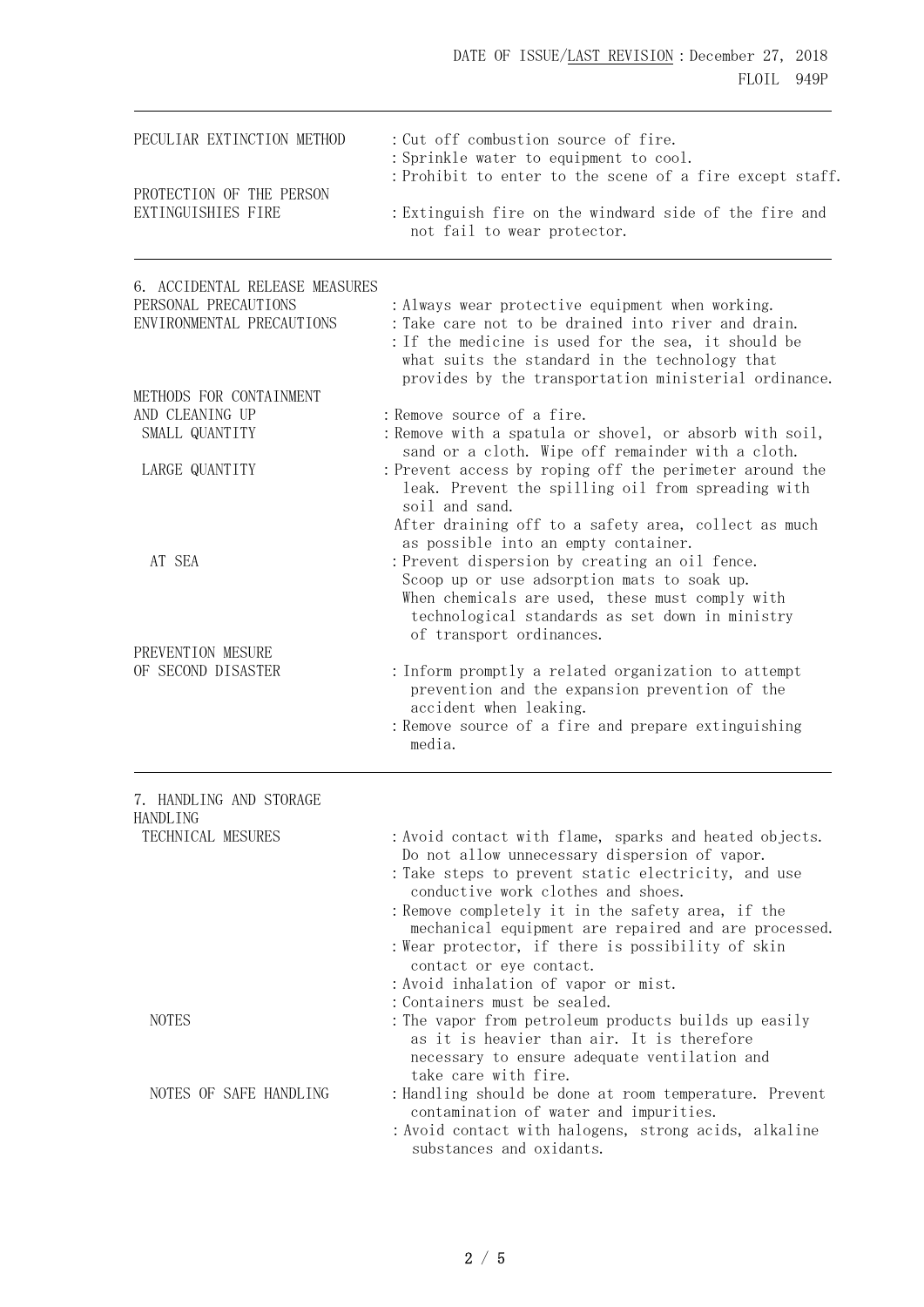| <b>STORAGE</b>                                                                               | : Protect from sunlight. Store in a well-ventilated<br>place.<br>: Avoid heat, sparks, flames and any build-up of<br>static electricity.<br>: Electrical equipment used in the storage area must<br>have a non-explosive structure, and devices must<br>be earthed.<br>: Avoid contact and storing with halogens, strong<br>acids, alkaline substances and oxidants.<br>: Do not apply pressure to empty containers.<br>: Don't cut, weld, heat, or make the hole the<br>container. Traces might ignite attended with the<br>explosion. |  |
|----------------------------------------------------------------------------------------------|-----------------------------------------------------------------------------------------------------------------------------------------------------------------------------------------------------------------------------------------------------------------------------------------------------------------------------------------------------------------------------------------------------------------------------------------------------------------------------------------------------------------------------------------|--|
| 8. EXPOSURE CONTROLS/PERSONAL PROTECTION<br>EQUIPMENT MESURES                                | : If the vapor arises, ventilation equipment or<br>closing of vapor source is needed.                                                                                                                                                                                                                                                                                                                                                                                                                                                   |  |
| MANAGEMENT CONCENTRAITON<br>ALLOWABLE CONCENTRATION                                          | : The equipment for washing and the body washing of<br>eyes is set up near the handling area.<br>: Not established<br>: Japan Society for Occupational Health (2010)<br>Not established                                                                                                                                                                                                                                                                                                                                                 |  |
| PROTECTION<br>RESPIRATORY PROTECTION<br>HAND PROTECTION<br>EYE PROTECTION<br>SKIN PROTECTION | : ACGIH(2010) TWA: Not established<br>: If necessary, wear hazard mask.<br>: Wear the resistance to oil if coming in contact<br>repeating for a long term.<br>: Wear safety glasses with side shields.<br>: When contacting for a long time or repeatedly, wear                                                                                                                                                                                                                                                                         |  |
| APPROPRIATE SANITARY<br>REQUIREMENT                                                          | oil resistant ones.<br>: Remove dirty clothes, wash completely and reuse.                                                                                                                                                                                                                                                                                                                                                                                                                                                               |  |
| 9. PHYSICAL AND CHEMICAL PROPERTIES                                                          |                                                                                                                                                                                                                                                                                                                                                                                                                                                                                                                                         |  |
| APPEARANCE                                                                                   | : Liquids                                                                                                                                                                                                                                                                                                                                                                                                                                                                                                                               |  |
| COLOR                                                                                        | : Light yellow                                                                                                                                                                                                                                                                                                                                                                                                                                                                                                                          |  |
| <b>ODOR</b>                                                                                  | : Slightly odor                                                                                                                                                                                                                                                                                                                                                                                                                                                                                                                         |  |
| p H                                                                                          | : No data                                                                                                                                                                                                                                                                                                                                                                                                                                                                                                                               |  |
| MELTING POINT/FREEZING POINT                                                                 | : No data                                                                                                                                                                                                                                                                                                                                                                                                                                                                                                                               |  |
| INITIAL BOILING POINT                                                                        |                                                                                                                                                                                                                                                                                                                                                                                                                                                                                                                                         |  |
| AND BOILING                                                                                  | : No data                                                                                                                                                                                                                                                                                                                                                                                                                                                                                                                               |  |
| FLASH POINT                                                                                  | : Over $200^{\circ}C(COC)$                                                                                                                                                                                                                                                                                                                                                                                                                                                                                                              |  |
| UPPER/LOWER FLAMMABILITY                                                                     |                                                                                                                                                                                                                                                                                                                                                                                                                                                                                                                                         |  |
| OR EXPLOSIVE LIMITS                                                                          | : $Upper: 7wt%$<br>lower:1wt%                                                                                                                                                                                                                                                                                                                                                                                                                                                                                                           |  |
| <b>VAPOR PRESSURE</b>                                                                        | : No data                                                                                                                                                                                                                                                                                                                                                                                                                                                                                                                               |  |
| VAPOR density                                                                                | : No data                                                                                                                                                                                                                                                                                                                                                                                                                                                                                                                               |  |
| RELATIVE DENSITY                                                                             |                                                                                                                                                                                                                                                                                                                                                                                                                                                                                                                                         |  |
| $(WATER=1)$                                                                                  | : Approx. 0.83                                                                                                                                                                                                                                                                                                                                                                                                                                                                                                                          |  |
| SOLUBILITY                                                                                   | : Water<br>: Insoluble                                                                                                                                                                                                                                                                                                                                                                                                                                                                                                                  |  |

Other solvent:Insoluble

AUTO-IGNITION TEMPERATURE : No data DECOMPOSITION TEMPERATURE : No data

VISCOSITY :No data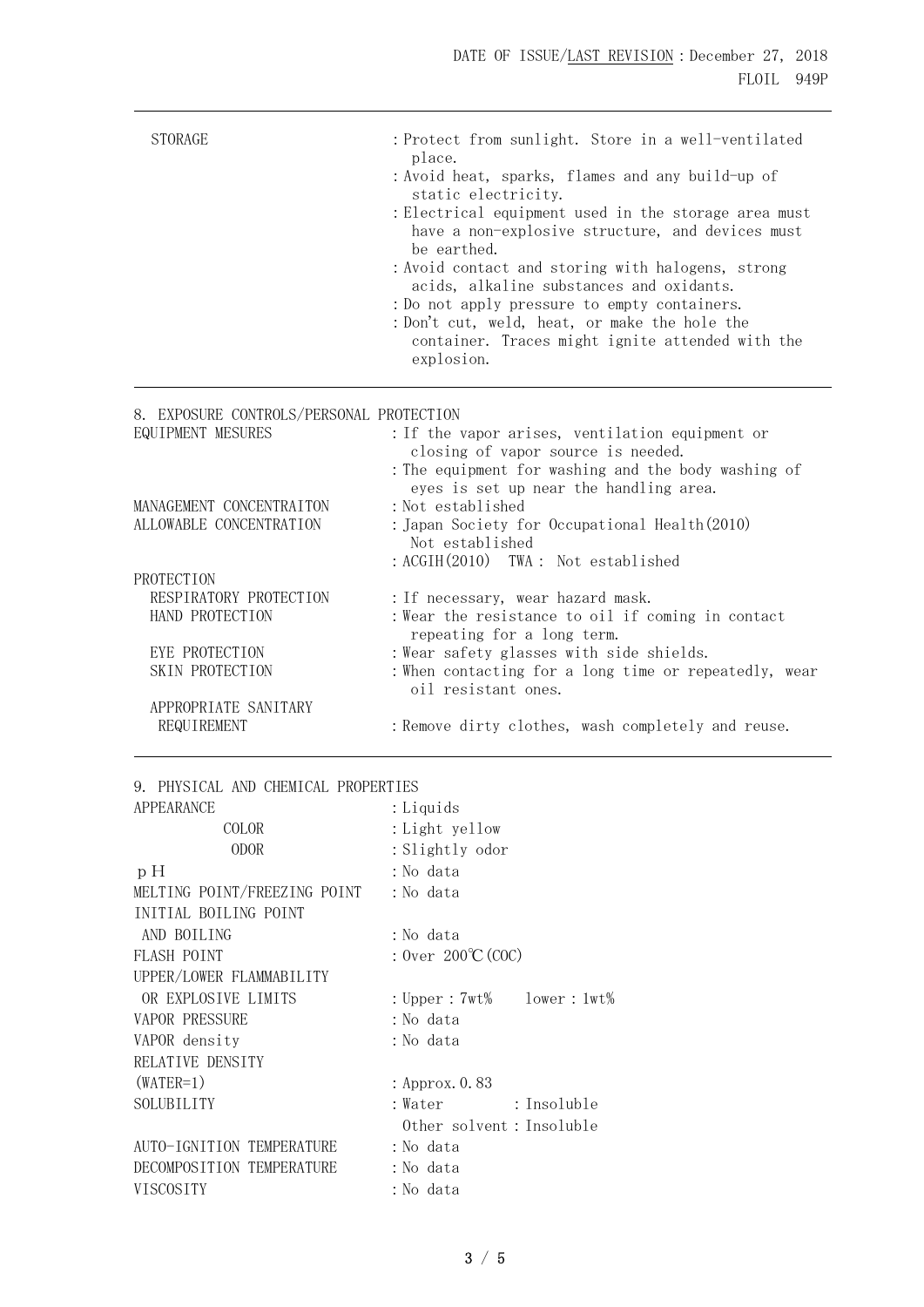| 10. STABILITY AND REACTIVITY<br><b>STABILITY</b><br>POSSIBILITY OF HAZARDOUS | : Stability at room temperature                                                   |
|------------------------------------------------------------------------------|-----------------------------------------------------------------------------------|
| <b>REACTIONS</b>                                                             | : Do not make contact with strong oxidizing agent.                                |
|                                                                              |                                                                                   |
| CONDITIONS TO AVOID                                                          | : Heating, high temperature, and contact hazardous<br>material                    |
| INCOMPATIBLE MATERIALS                                                       | : Avoid contact with halogens, strong acids, alkaline<br>substances and oxidants. |
| HAZARDOUS DECOMPOSITION                                                      |                                                                                   |
| <b>PRODUCTS</b>                                                              | $\cdot$ CO                                                                        |
| <b>OTHER</b>                                                                 | :No data available                                                                |
|                                                                              |                                                                                   |

11. TOXICOLOGICAL INFORMATION ACUTE TOXICITY : Oral : rat  $LD_{50} \ge 5000$ mg/kg

|                           |          | Inhalation (vapor) : No data<br>Inhalation(mist) : No data |  |
|---------------------------|----------|------------------------------------------------------------|--|
| SKIN CORROSION/IRRITATION |          | : No data available                                        |  |
| SERIOUS EYE DAMAGE/       |          |                                                            |  |
| <b>IRRITATION</b>         |          | :No data available                                         |  |
| RESPIRATORY OR SKIN       |          |                                                            |  |
| SENSITIZATION             |          | : No data                                                  |  |
| GERM CELL MUTAGENICITY    |          | :No data available                                         |  |
| CARCINOGENICITY           | BASE OIL | : IARC, OSHA, NTP, EU, EPA, ACGIH Not established          |  |
|                           | ADDITIVE | : No data available                                        |  |
| REPRODUCTIVE TOXICITY     |          | :No data available                                         |  |
| STOT-single exposure      |          | :No data available                                         |  |
| STOT-repeated exposure    |          | :No data available                                         |  |
| ASPIRATION HAZARD         |          | :No data available                                         |  |
|                           |          |                                                            |  |

Dermal:No data

12. ECOLOGICAL INFORMATION TOXICITY FISH : No data available OTHERS :No data available PERSISTENCE/DEGRADABILITY : No data available BIOACCUMULATIVE POTENTIAL : No data available MOBILITY IN SOIL : No data available OTHER ADVERSE EFFECTS : No data available

#### 13. DISPOSAL CONSIDERATIONS

| WASTE DISPOSAL METHOD | : Consider disposal via licensed waste disposal                                                                      |
|-----------------------|----------------------------------------------------------------------------------------------------------------------|
|                       | company. Scrap may be incinerated under properly<br>controlled condition. Follow all regulations in<br>your country. |

#### 14. TRANSPORT INFORMATION

Not classified as dangerous in all means of transport regulations, including air, sea and land.

| INTERNATIANAL REGULATIONS |                                 |
|---------------------------|---------------------------------|
| FOR TRANSPORT             | : Not regulated (Not dangerous) |
| UN CLASS                  | $:$ Not applicable              |
| UN NUMBER                 | $:$ Not applicable              |
| PRODUCT NAME              | $:$ Not applicable              |
| CONTAINER GRADE           | $:$ Not applicable              |